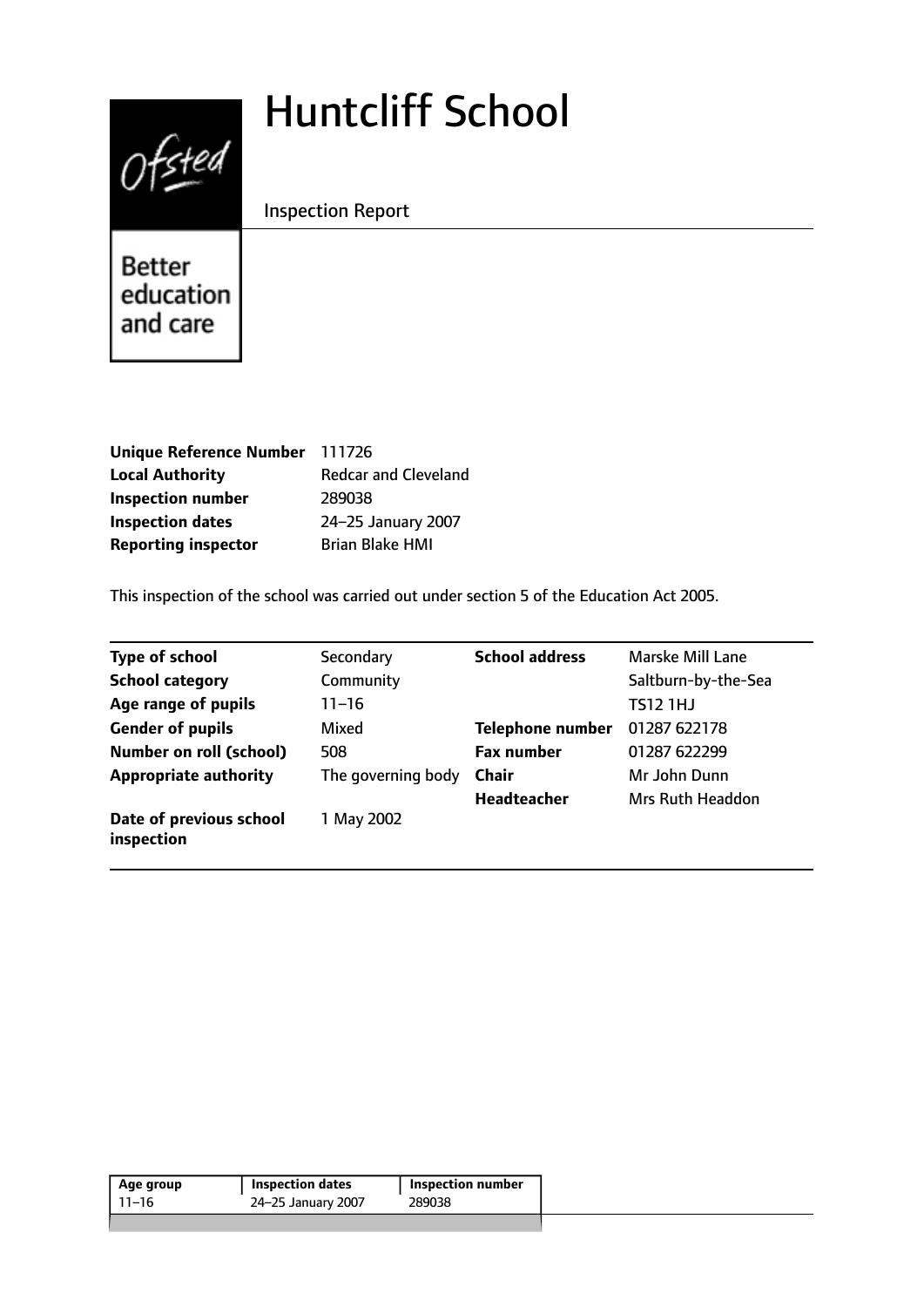© Crown copyright 2007

Website: www.ofsted.gov.uk

This document may be reproduced in whole or in part for non-commercial educational purposes, provided that the information quoted is reproduced without adaptation and the source and date of publication are stated.

Further copies of this report are obtainable from the school. Under the Education Act 2005, the school must provide a copy of this report free of charge to certain categories of people. A charge not exceeding the full cost of reproduction may be made for any other copies supplied.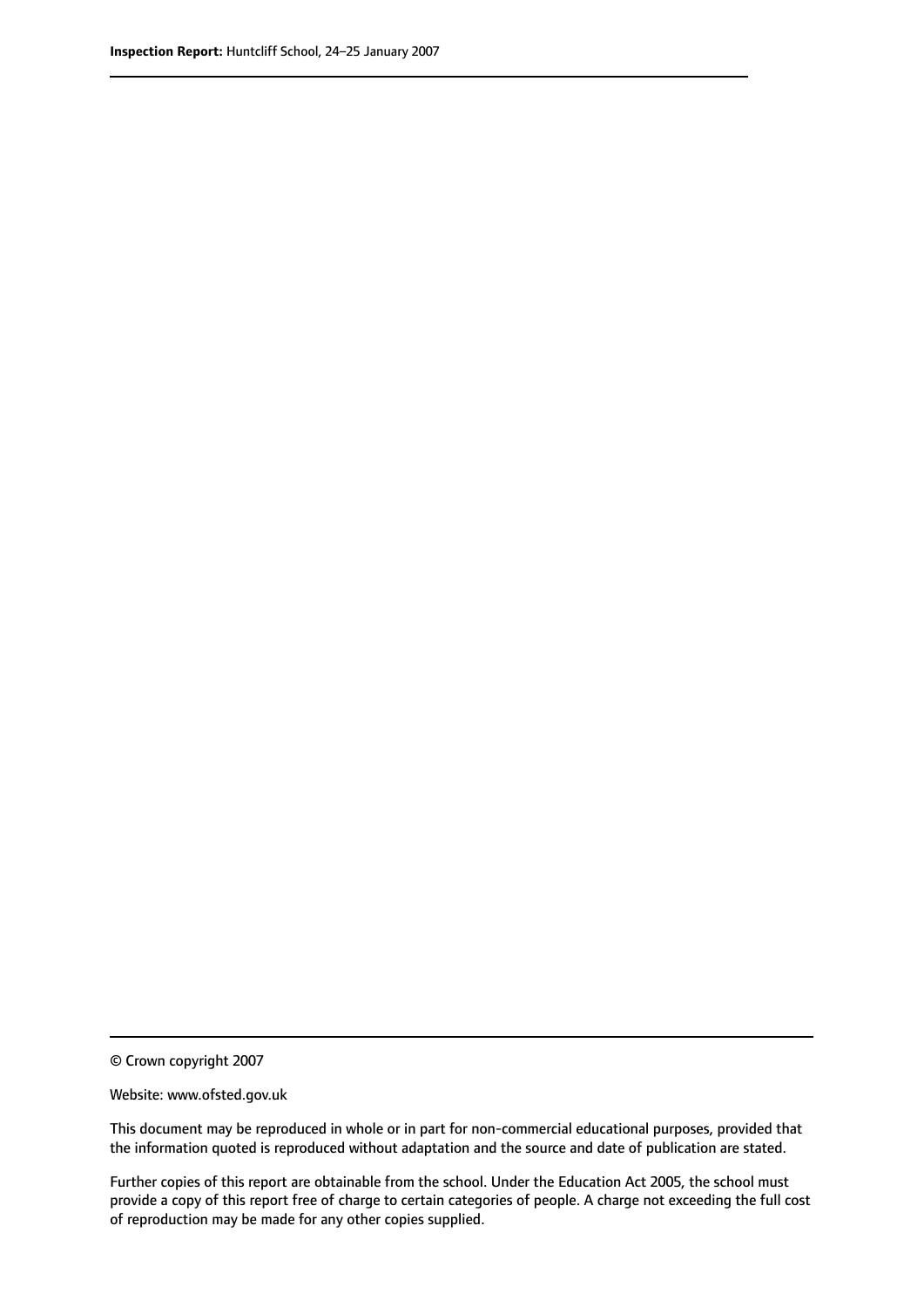# **Introduction**

The inspection was carried out by one of Her Majesty's Inspectors and two Additional Inspectors.

## **Description of the school**

Huntcliff School, which has specialist status for the humanities, is smaller than the average sized secondary school. The school serves a socially and economically diverse area, with almost all of its students of White British heritage. The number of students with learning difficulties and/or disabilities is higher than average, including those with a statement of special educational need. The percentage of students eligible for free school meals is in line with the national average.

## **Key for inspection grades**

| Grade 1 | Outstanding  |
|---------|--------------|
| Grade 2 | Good         |
| Grade 3 | Satisfactory |
| Grade 4 | Inadequate   |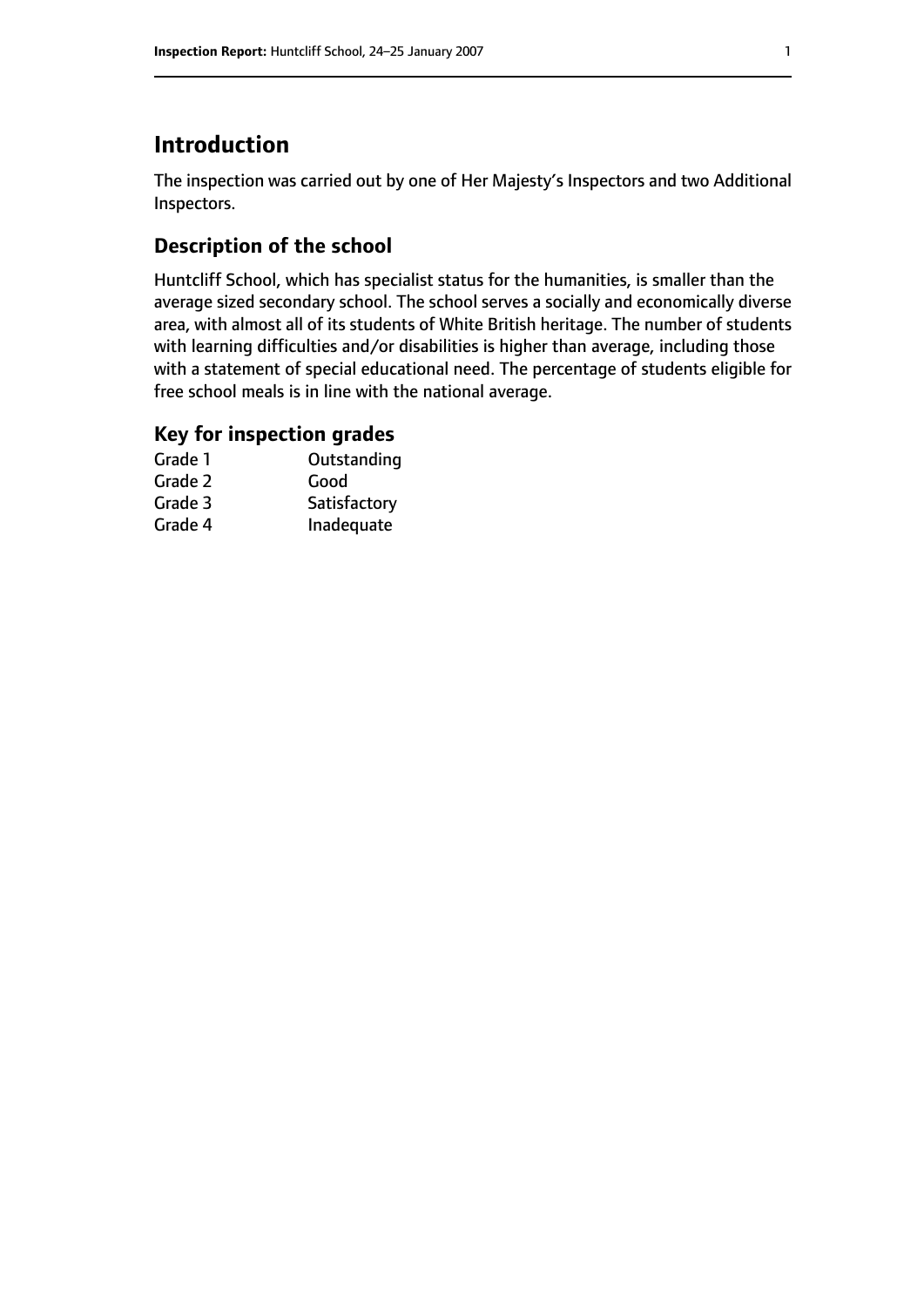## **Overall effectiveness of the school**

#### **Grade: 2**

Huntcliff is a good school where students' attainment and overall progress are good. High quality teaching and effective leadership and management are helping the school to maintain high standards year on year.

The majority of students start at Huntcliff School with above average standards, and continue to progress well over both key stages so that, by the time they leave school at the end of Year 11, their attainment is well above the national average for five or more A\* to C grades at GCSE, including English and mathematics. The very challenging targets that are set are not always achieved, but attainment and progress are well above local and national averages at both key stages. The attainment of students with learning difficulties and/or disabilities is satisfactory, and their overall progress good.

Students' personal development and well-being are good and the vast majority of students enjoy attending and achieving well at school. Students behave well in lessons and when moving about the school. They like the many extra-curricular opportunities on offer, and take-up has increased since the previous inspection.

Teaching and learning are good. Teachers know their students well, using praise and encouragement effectively to help motivate students to do their best. Learning activities are planned well and teachers' good subject knowledge helps provide a brisk pace to learning for the majority of students, but not always those identified as 'gifted and talented'. For these students, learning activities do not always challenge them sufficiently, or develop further their higher order learning skills, knowledge and understanding.

The overall quality of the curriculum is good, and has been enhanced by the school's specialist status. At Key Stage 4, in particular, careful attention is given to providing sufficient choice of subjects that match well against students' interests and needs.

Managers at all levels work well together, and monitoring and evaluation of provision are working effectively and are helping senior managers identify the strengths of the school, and areas for future development. Some departments analyse students' progress rigorously to identify and address weaker areas of learning, but this good practice is not yet used consistently by all staff.

The overwhelming majority of parents are very happy with all that the school does to support and help their children to achieve well. However, there is a small number that indicated they would welcome further action by the school to improve the behaviour of a minority of students whose anti-social behaviour is causing them, and their children, some concern.

#### **What the school should do to improve further**

- Provide work for gifted and talented students that is suitably challenging.
- Ensure that all staff make more effective use of the school's data-tracking system, as an aid to monitoring the progress of students.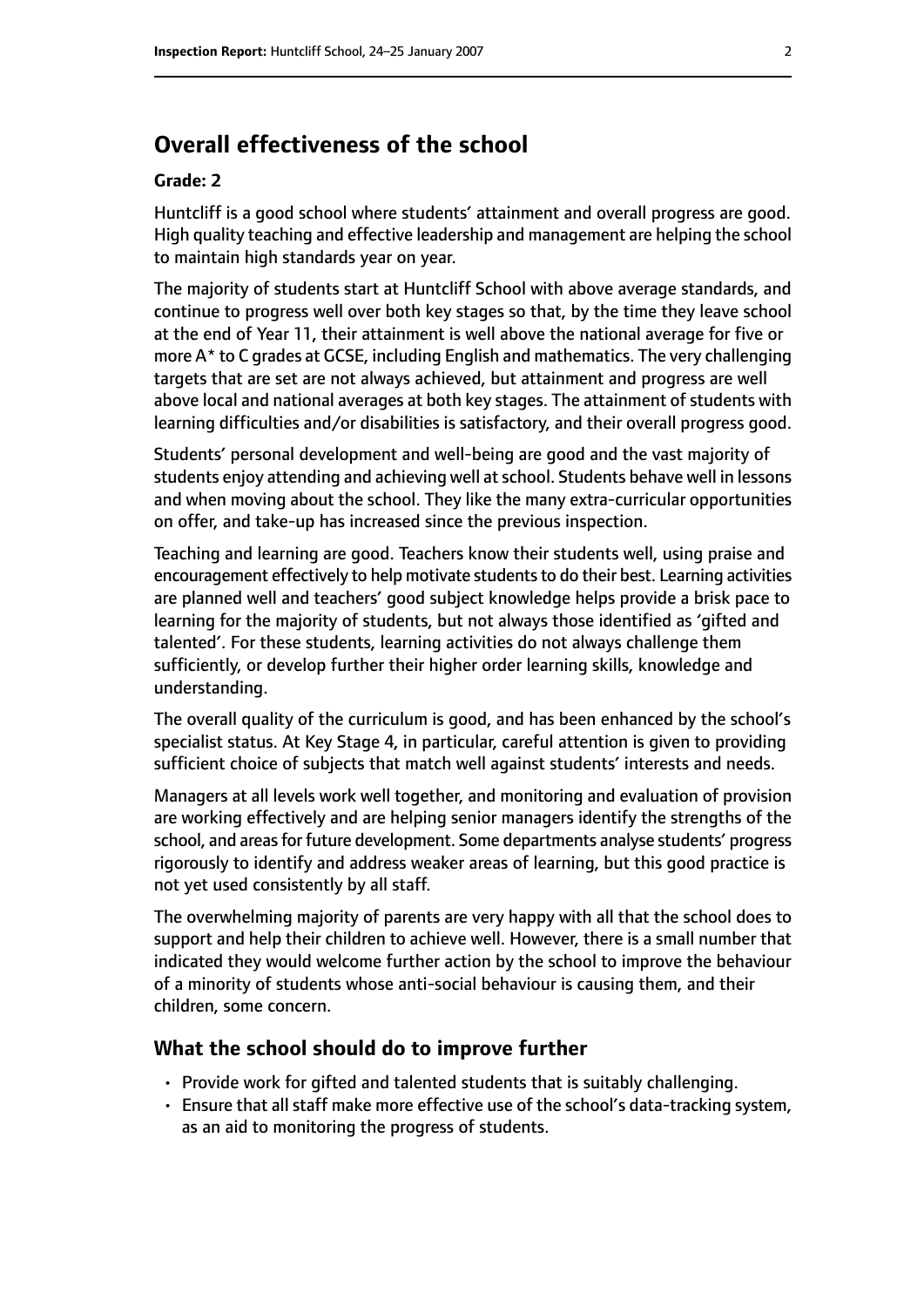## **Achievement and standards**

#### **Grade: 2**

Standards achieved by students and the progress they make are good. The attainment of students with learning difficulties and/or disabilities is satisfactory, and their overall progress good.

The majority of students start at Huntcliff School with an above average standard. They progress well over Key Stage 3 so that, at the end of Year 9, (end of the key stage) their attainment is well above the standard found nationally for the combined core subjects of English, mathematics and science. Good progress is maintained over Key Stage 4 so that, by the time the students leave school at the end of Year 11, their attainment is well above the national average for five or more  $A^*$  to C grades at GCSE, including English and mathematics. This good rate of progress is generally faster at Key Stage 4 than at Key Stage 3. Across the three core subjects, overall progress is best in mathematics, at both key stages, and is slower in English at Key Stage 3. The very challenging targets that are set are not always achieved, but the school maintains its standards and progress well above local and national averages at both Key Stages 3 and 4.

## **Personal development and well-being**

#### **Grade: 2**

Students' personal development and well-being are good. Students enjoy attending school, which means that their attendance always reaches the average expected for secondary schools. Students are keen to take advantage of the many different sporting opportunities that encourage regular exercise. They also enjoy the healthy eating options provided at lunchtime, although a small number expressed concerns about the availability of different foods in the snack bar when taking lunch towards the end of the lunch period. Students feel safe in school and, although some indicated that there was some anti-social behaviour, they felt that teachers dealt with this as quickly as possible. Students are able to contribute to the life of the school, primarily through the democratically elected school council. Members who met with inspectors were encouraged by the developments since September in the way the school council is organised and run, particularly with the greater freedom they now have to use dedicated funds for school activities, and for them to select and support local and nationally nominated charities. Students' spiritual, moral, social and cultural development is promoted well across the school. Students behave well in lessons, and when moving about the school they do so in a safe and sensible way. The reward system is appreciated by the students, and helps them to recognise their achievements in a range of different activities. Those students who spoke with inspectors feel that there is good advice on post-16 opportunities in education, employment and training.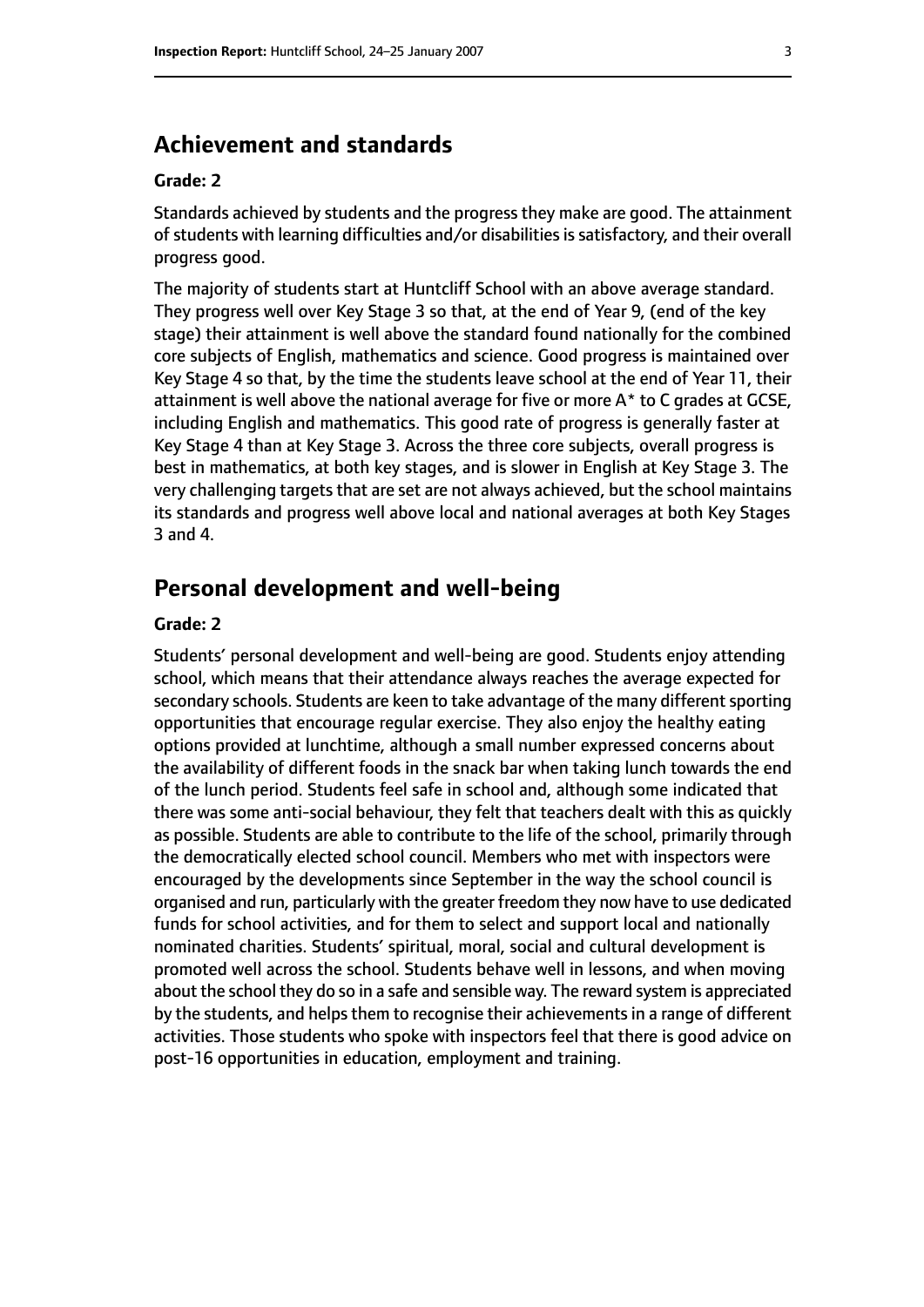# **Quality of provision**

#### **Teaching and learning**

#### **Grade: 2**

Teaching and learning are good. Teachers know their students well; they build good relationships with them, which lead to good standards of behaviour in lessons. Teachers use praise and encouragement effectively, helping to motivate students to do their best. Lessons are planned thoroughly and organised efficiently. Although teachers provide lively and imaginative lessons that create a purposeful working atmosphere and help raise standards, the work provided for gifted and talented students does not always challenge them sufficiently, or build upon their prior learning.

Teachers are making good use of an increasing amount of student performance data to set challenging targets and check students' progress; this is helping students to be clear about what they have to do to improve their standards. However, some students at Key Stage 4 are still unsure about how to achieve these targets in the short-term. Marking of work is good, giving students a clear idea of how well they have done and what they should do to improve the quality of their work further. Careful assessment of needs and well targeted support make sure students with learning difficulties and/or disabilities are challenged and make good progress.

#### **Curriculum and other activities**

#### **Grade: 2**

The overall quality of the curriculum is good, and meets well the needs of all students, including those with learning difficulties and/or disabilities. The planned curriculum includes all National Curriculum subjects, and is enhanced with a good range of sports, arts and recreational activities out of lessons. At Key Stage 4, a good balance of subjects is provided, and careful attention is given to ensure that a sufficient choice of subjects matches well against students' interests and needs.

The specialist school status enriches the curriculum overall, particularly in the humanities. Innovative work to provide digital learning resources complements well the teachers' work in developing alternative ways to focus on the identified learning needs of the students. The growing use of information and communication technology is enhancing learning across the school. A particular curricular strength is the specialist transition provision to guide students in Years 10 and 11 into further education, employment and training. Enriched by practical opportunities, the work-related curriculum takes account of local job opportunities such as tourism and social care. This provision gives students good opportunities to develop skills, and to identify very clearly their progression beyond school.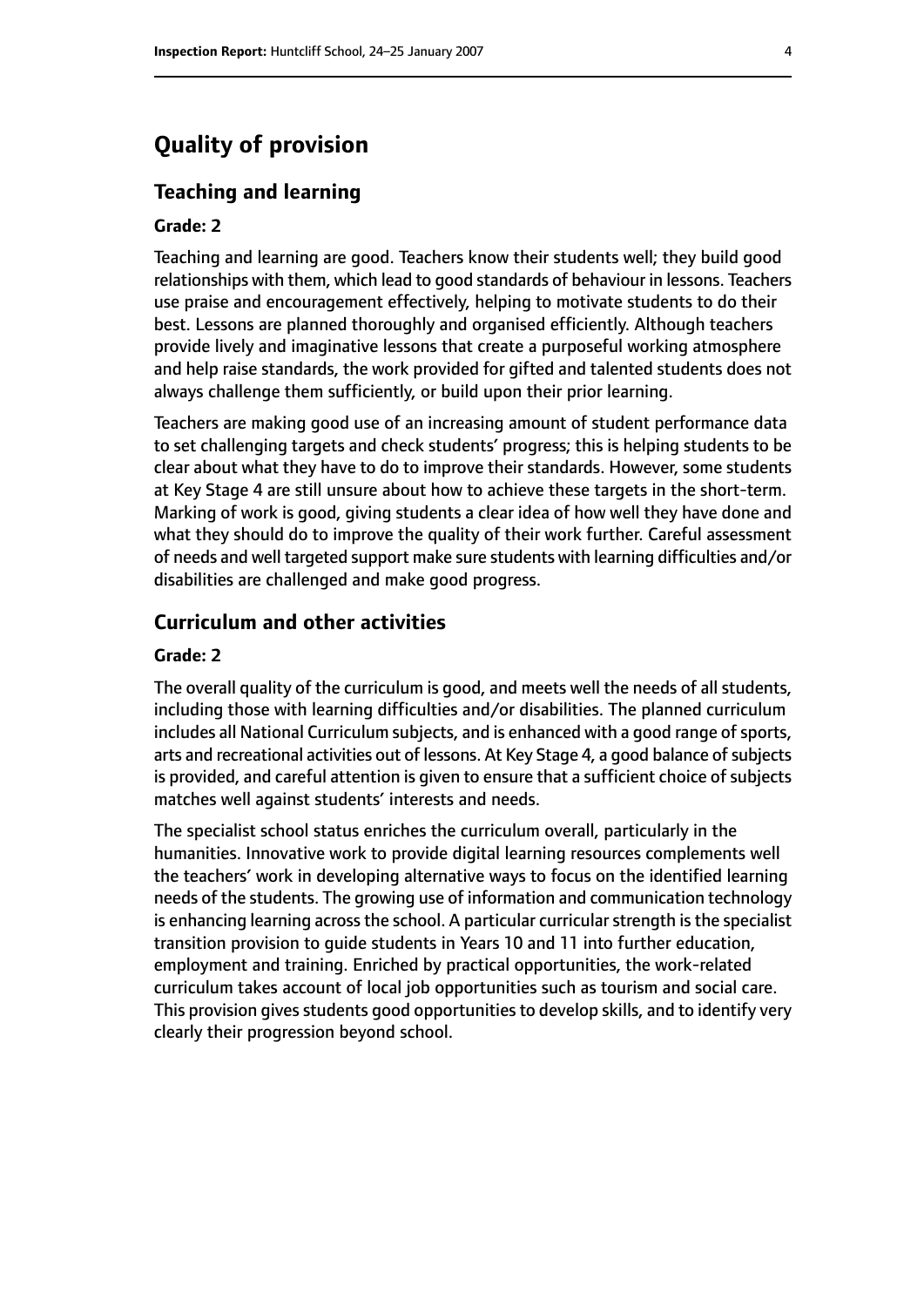#### **Care, guidance and support**

#### **Grade: 2**

Care, guidance and support are good. The school has effective procedures to help students move from primary to secondary school, which complements the overall good quality of care provided for students. Health and safety procedures conform to local authority guidance and thorough risk assessments are carried out for all school trips. Child protection procedures are in place. The school provides very good support for students with learning difficulties and/or disabilities, and for other vulnerable students. There is good quality and well focused in-classlearning support, including one-to-one support provided by the learning mentor. A strong pastoral system helps students feel valued and happy, and make good progress. Monitoring of academic progress by pastoral leaders is developing satisfactorily, and is already good in many subject areas. There is a good mentoring programme for Year 11 students, which is contributing to the well above average standards being achieved. Careers education and guidance are good, and have been enhanced by the appointment of a transition mentor to ensure students are well prepared for the next stage in their education. The vast majority of parents are very happy with the care and guidance their children receive, and say their children feel safe and happy at school.

## **Leadership and management**

#### **Grade: 2**

Leadership and management are good. The headteacher provides good leadership, giving clear direction to the school and its staff. She is well supported by an able and enthusiastic senior leadership team, which has a shared vision and commitment to continuous improvement. Regular monitoring of teaching, through a rigorous programme of lesson observations and work with subject leaders, is helping to raise standards and share good practice. Subject leaders value the high quality support and challenge they receive from the senior team, and have embraced the need to evaluate their work by using pupil assessment data to track students' progress and to identify underachievement. Some departments, for example, science and English, already analyse assessment results rigorously to identify and address weaker areas of learning, but this good practice is not yet used consistently by all subject areas. Day-to-day management is effective and the school runs smoothly. Performance management is good. The school's self-evaluation is detailed and accurate and shows that senior managers are aware of the school's strengths and where it needs to improve.

Governors know their school well, and are aware of what needs to be done to improve further. They are ambitious for the school, totally committed to doing the very best for the students, supportive and hardworking. They carry out their responsibilities effectively, including challenging the school and holding it to account.

Financial management is secure. Specialist college funding is used well to improve provision and help raise standards. Staff and resources are well deployed, and the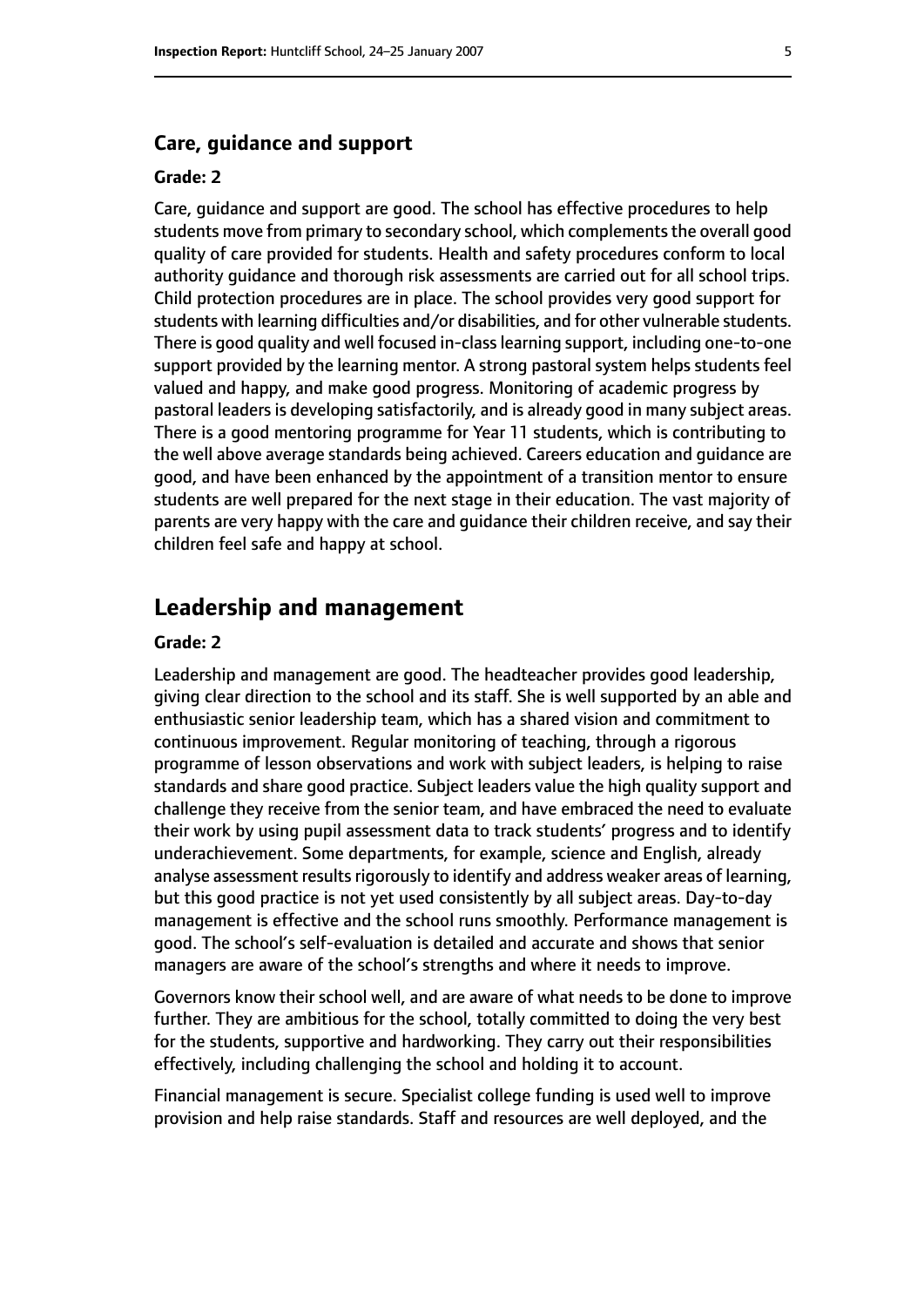school achieves good value for money. Issues from the previous inspection have been addressed and the school has good capacity to improve further.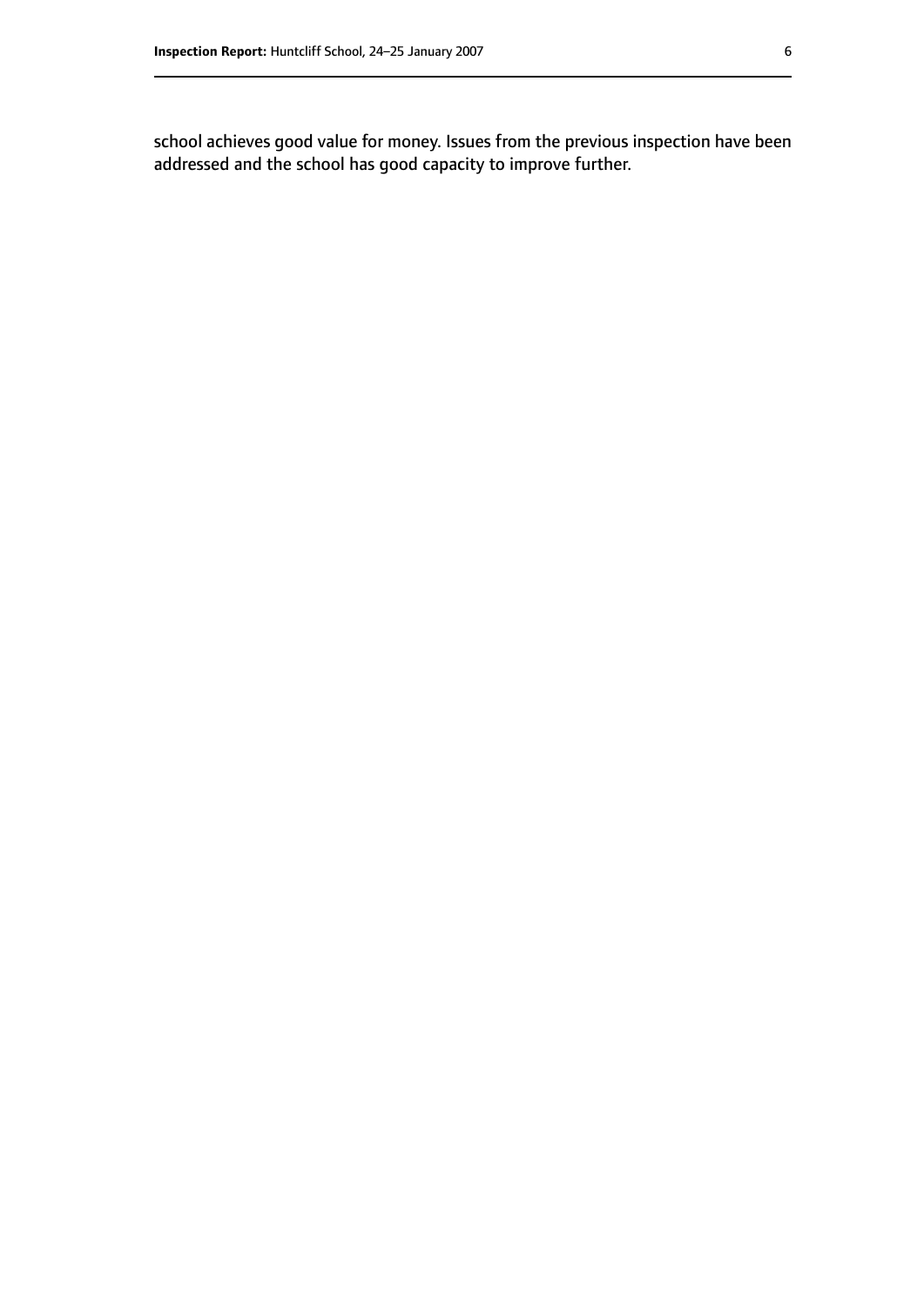**Any complaints about the inspection or the report should be made following the procedures set out inthe guidance 'Complaints about school inspection', whichis available from Ofsted's website: www.ofsted.gov.uk.**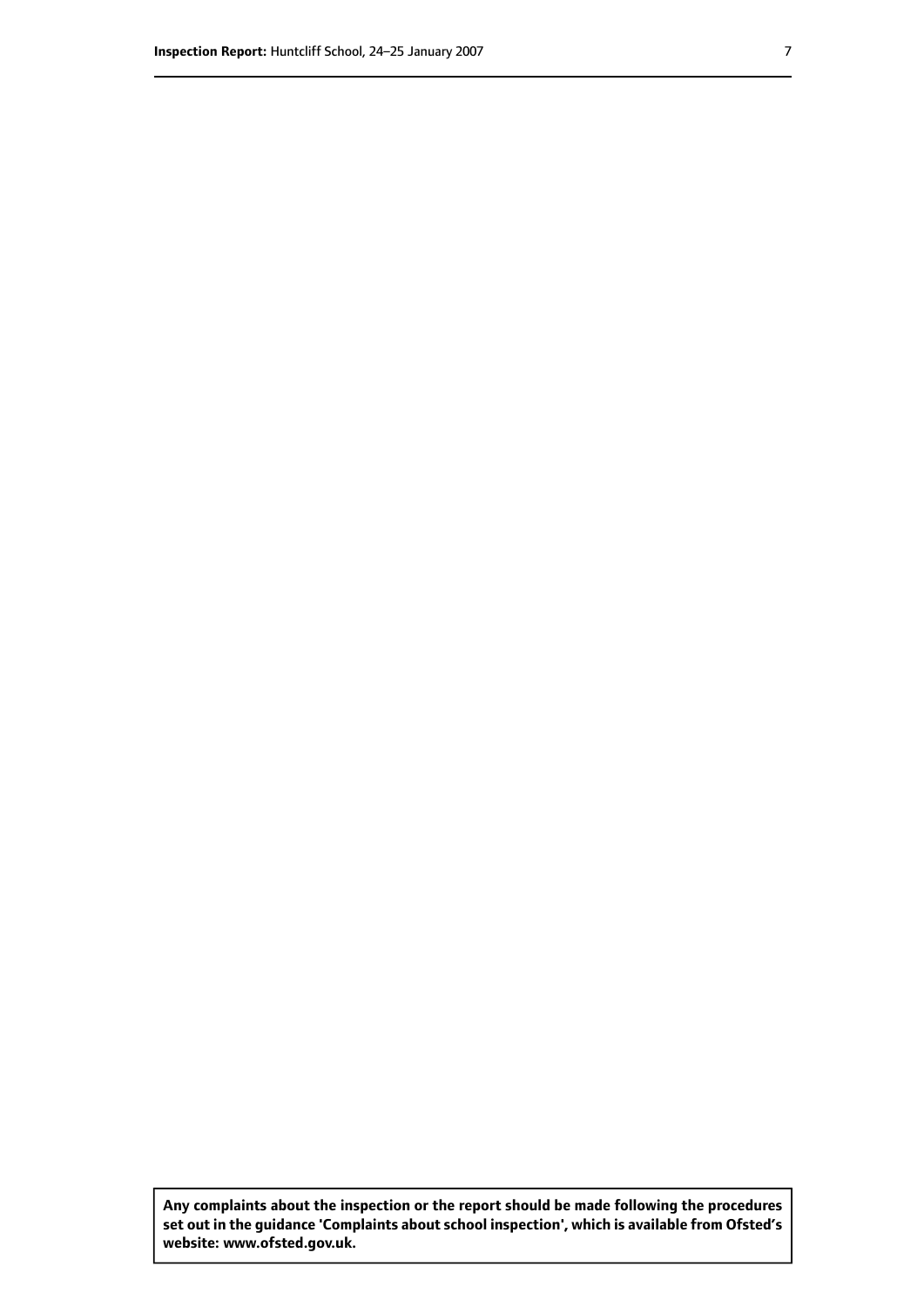# **Inspection judgements**

| Key to judgements: grade 1 is outstanding, grade 2 good, grade 3 satisfactory, and grade 4 | School  |
|--------------------------------------------------------------------------------------------|---------|
| inadeauate                                                                                 | Overall |

# **Overall effectiveness**

| How effective, efficient and inclusive is the provision of education, integrated<br>care and any extended services in meeting the needs of learners? |     |
|------------------------------------------------------------------------------------------------------------------------------------------------------|-----|
| How well does the school work in partnership with others to promote learners'<br>well-being?                                                         |     |
| The effectiveness of the school's self-evaluation                                                                                                    |     |
| The capacity to make any necessary improvements                                                                                                      |     |
| Effective steps have been taken to promote improvement since the last<br>inspection                                                                  | Yes |

## **Achievement and standards**

| How well do learners achieve?                                                                               |  |
|-------------------------------------------------------------------------------------------------------------|--|
| The standards <sup>1</sup> reached by learners                                                              |  |
| How well learners make progress, taking account of any significant variations between<br>groups of learners |  |
| How well learners with learning difficulties and disabilities make progress                                 |  |

## **Personal development and well-being**

| How good is the overall personal development and well-being of the<br>learners?                                  |  |
|------------------------------------------------------------------------------------------------------------------|--|
| The extent of learners' spiritual, moral, social and cultural development                                        |  |
| The behaviour of learners                                                                                        |  |
| The attendance of learners                                                                                       |  |
| How well learners enjoy their education                                                                          |  |
| The extent to which learners adopt safe practices                                                                |  |
| The extent to which learners adopt healthy lifestyles                                                            |  |
| The extent to which learners make a positive contribution to the community                                       |  |
| How well learners develop workplace and other skills that will contribute to<br>their future economic well-being |  |

# **The quality of provision**

| How effective are teaching and learning in meeting the full range of the<br>learners' needs?          |  |
|-------------------------------------------------------------------------------------------------------|--|
| How well do the curriculum and other activities meet the range of needs<br>and interests of learners? |  |
| How well are learners cared for, quided and supported?                                                |  |

 $^1$  Grade 1 - Exceptionally and consistently high; Grade 2 - Generally above average with none significantly below average; Grade 3 - Broadly average to below average; Grade 4 - Exceptionally low.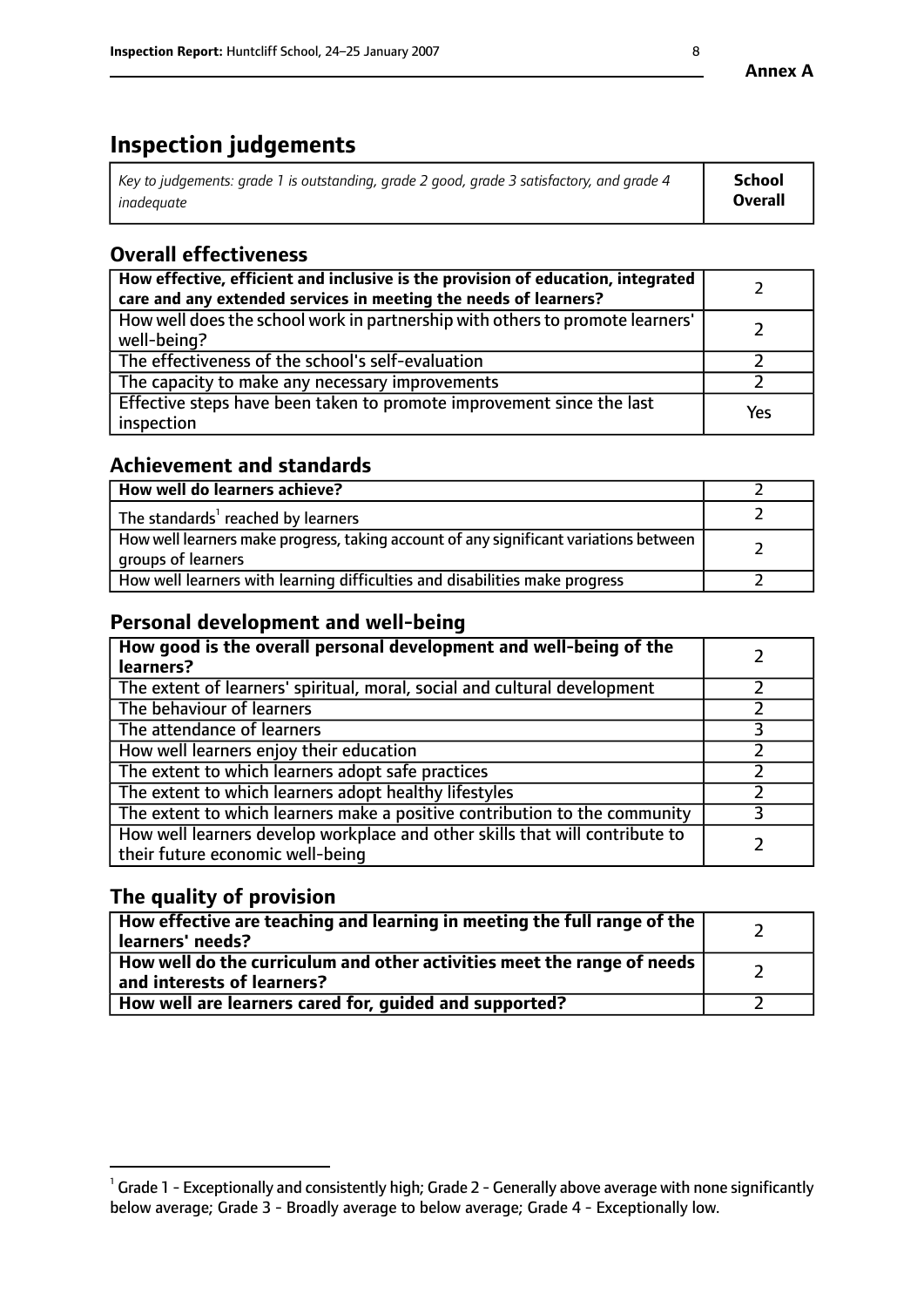#### **Annex A**

# **Leadership and management**

| How effective are leadership and management in raising achievement<br>and supporting all learners?                                              |               |
|-------------------------------------------------------------------------------------------------------------------------------------------------|---------------|
| How effectively leaders and managers at all levels set clear direction leading<br>to improvement and promote high quality of care and education |               |
| How effectively performance is monitored, evaluated and improved to meet<br>challenging targets                                                 | $\mathcal{L}$ |
| How well equality of opportunity is promoted and discrimination tackled so<br>that all learners achieve as well as they can                     |               |
| How effectively and efficiently resources, including staff, are deployed to<br>achieve value for money                                          | $\mathcal{P}$ |
| The extent to which governors and other supervisory boards discharge their<br>responsibilities                                                  |               |
| Do procedures for safequarding learners meet current government<br>requirements?                                                                | Yes           |
| Does this school require special measures?                                                                                                      | <b>No</b>     |
| Does this school require a notice to improve?                                                                                                   | No            |